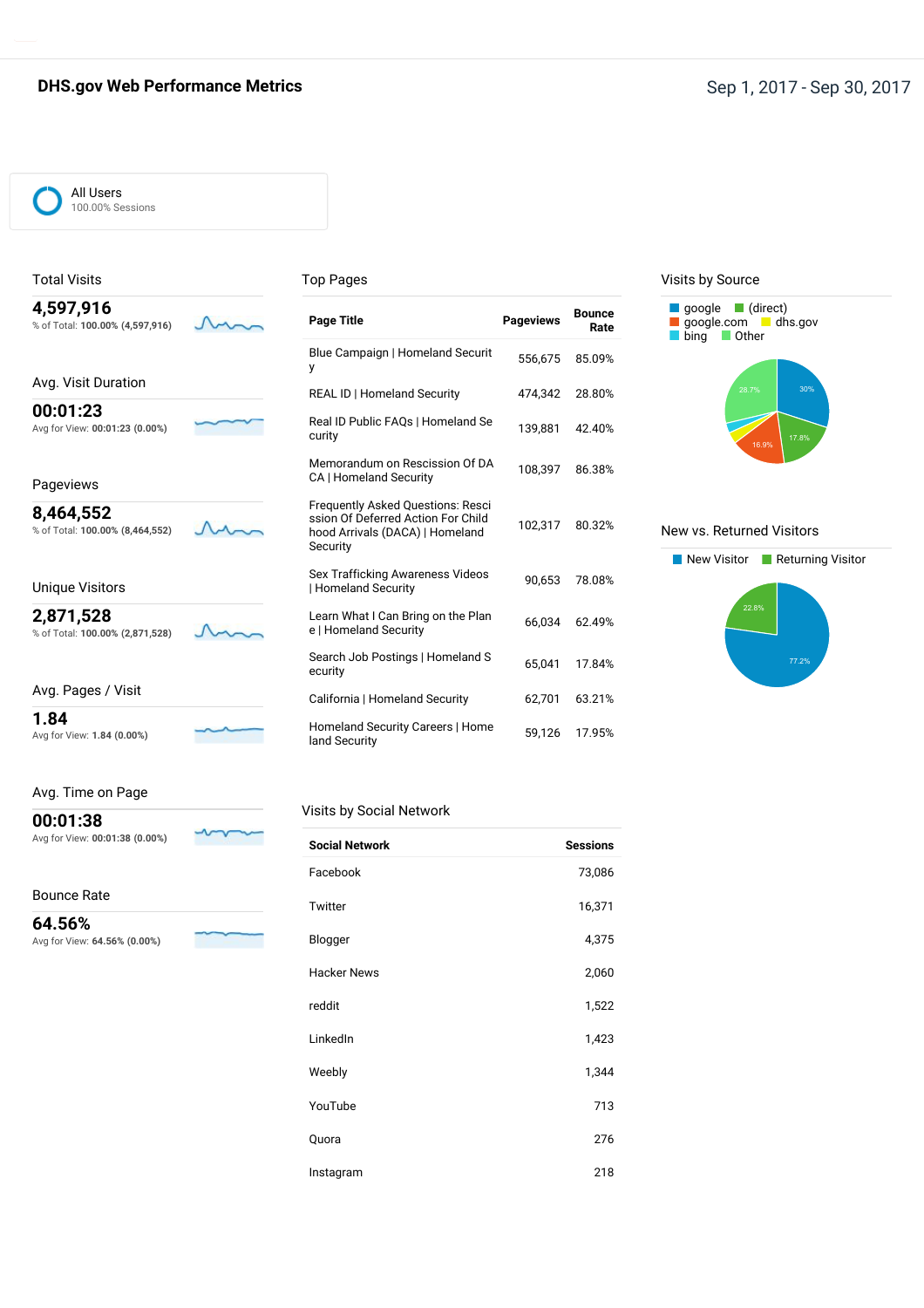All Users 100.00% Sessions

Visits to DHS.gov

#### Top Internal Searches by Search Term

New vs. Returned Visitors



Total Internal Searches

**144,758** % of Total: **100.00% (144,758)**  $\Lambda \Lambda$ 

Total External Searches (Google)

 $\mathcal{M}_{\Box}$ 

**996,067** % of Total: **21.66% (4,597,916)**

| <b>Search Term</b>                  | <b>Total Unique</b><br><b>Searches</b> | Organic<br><b>Searches</b> |
|-------------------------------------|----------------------------------------|----------------------------|
| drivers license for trav<br>el 2018 | 2,623                                  | 44                         |
| real id compliant state<br>s        | 1,856                                  | 11                         |
| real id                             | 1,423                                  | 22                         |
| antifa terrorist                    | 1,334                                  | 44                         |
| drivers license for trav<br>el      | 1,267                                  | 22                         |
| state id for air travel             | 1,134                                  | 11                         |
| drivers license for air t<br>ravel  | 1,123                                  | 56                         |
| daca                                | 1,078                                  | 22                         |
| antifa                              | 978                                    | 33                         |
| identification for air tr<br>avel   | 900                                    | 22                         |



Avg. Visits per Visitor



#### Top External Searches (Google - as reported)

| <b>Page Title</b>                                                                                | <b>Sessions</b> |
|--------------------------------------------------------------------------------------------------|-----------------|
| Blue Campaign   Homeland Security                                                                | 449,759         |
| Homeland Security   Home                                                                         | 85,713          |
| Sex Trafficking Awareness Videos   Ho<br>meland Security                                         | 53,682          |
| Learn What I Can Bring on the Plane   H<br>omeland Security                                      | 49,492          |
| Get a Green Card   Homeland Security                                                             | 24,007          |
| Real ID Public FAQs   Homeland Securit<br>у                                                      | 21,228          |
| <b>REAL ID   Homeland Security</b>                                                               | 20,528          |
| Identify a Victim   Homeland Security                                                            | 19,705          |
| TSA to Notify Travelers of Upcoming 20<br>18 Real ID Airport Enforcement   Homel<br>and Security | 16,205          |
| Homeland Security Careers   Homeland<br>Security                                                 | 14,271          |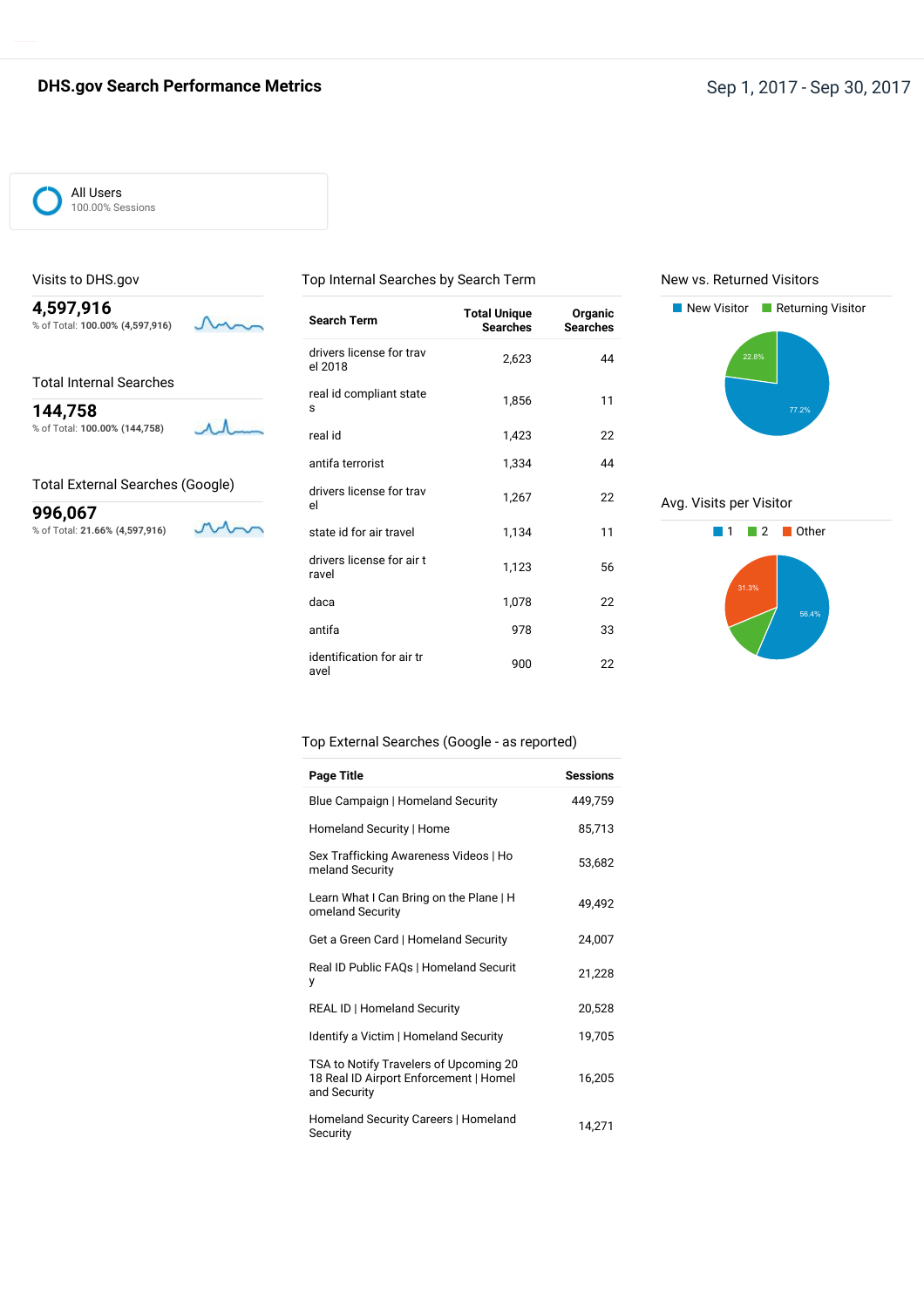Time Period: 09/01/2017 –09/30/2017

# **Voice of the Customers**

## **Feedback:**

- The major customer issues to improve on the DHS.gov site include making content easier to find, label pages and navigation to help customersfind relevant content quickly and easily.
- Other items to improve on the DHS.gov site include simplifying links and navigation choices, making navigation more intuitive, and remediating broken links.

Complete list available upon request

(Source: Survey Monkey)

## **Recommendations:**

We continue to review and work on recommendations from DHS.gov metrics reports. The DHS.gov Web Team documents and analyzes the success of improvements through metrics in addition to emerging technologies, recommendations and actions.

## **Actions Taken:**

**Difficulty Finding Content, Feeling Lost and Mislabeled Links:** The DHS.gov Web Team continues to implement more left navigation throughout site and restructure content and hyperlinks to promote a more productive, user-friendly experience.

**Increase Visibility:** This past quarter, the DHS.gov Web Communications team identified the top 200 pages according to Google Analytics and updated the "Frequently Request Pages" section of the site to reflect customer needs.

**Improved Usage Analytics:** This past quarter, the DHS.gov Web Communications team installed Google Analytics tracking code to all DHS.gov homepage rotators to identify how many clicks rotators are receiving and which homepage content is attracting the most attention by site users.

### **Technical Improvements:**

- We've added links to blogs on our homepage
- We've updated our archives view
- We've fixed our accessibility issues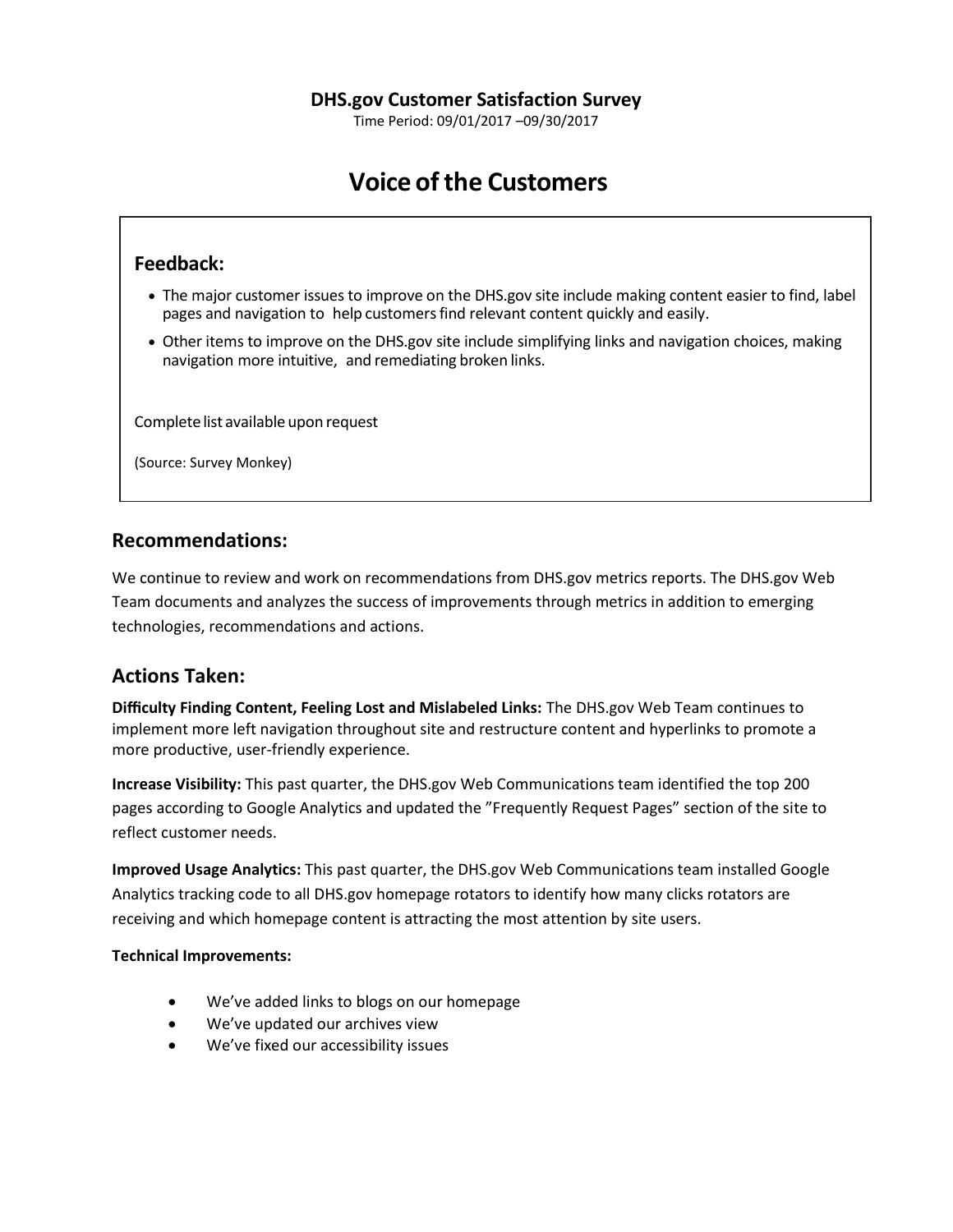## **DHS.gov Customer Satisfaction Survey**

Time Period: 09/01/2017- 09/30/2017

## **Overall Customer Satisfaction Score 66.31**

## **How would you rate your overall experience today? 62.30 Answer Choices Responses Points Score** ▪ Outstanding 885 100 88500 **•** Above Average 1250 75 93750 **•** Average 1403 50 70150 **•** Below Average 25 9150 ▪ Poor 294 0 0 **Total 4198 261550 Were you able to complete the purpose of your visit? 57.34 Answer Choices Responses Points Score** ▪ Yes 2407 100 240700 ▪ No 1791 0 0 **Total 4198 240700 81.30 Answer Choices Responses Points Score** ▪ Yes 3413 100 341300 ▪ No 785 0 0 **Total 4198 341300 Will you recommend this website to a friend or colleague? 77.30 Would you still return to this website if you could get this information or service from another source?**

| <b>Answer Choices</b> | <b>Responses</b> | <b>Points</b> | Score  |
|-----------------------|------------------|---------------|--------|
| • Yes                 | 3245             | 100           | 324500 |
| $\cdot$ No            | 953              |               |        |
| <b>Total</b>          | 4198             |               | 324500 |

#### **Please describe your experience finding your way around (navigating) DHS.gov today.**

## NOTE: Excludes "Other" responses

**Answer Choices Responses Points Score** ▪ Encountered no difficulties 2352 100 235200 ▪ Had technical difficulties (e.g. error messages, broken links) 105 0 0 ▪ Links did not take me where I expected 280 0 0 ▪ Links / labels are difficult to understand, they are not intuitive 134 0 0 ▪ Navigated to general area but couldn't find the specific content needed 786 0 0 ▪ Too many links or navigational choices 114 0 0 ▪ Would often feel lost, not know where I was 115 0 0 **Total 3886 235200**

#### **How was your experience using our site search? 51.54**

NOTE: Excludes "Did not use search" and "Other" responses

| <b>Answer Choices</b>                                   | <b>Responses</b> | <b>Points</b> | Score        |
|---------------------------------------------------------|------------------|---------------|--------------|
| • Encountered no difficulties                           | 1122             | 100           | 112200       |
| I was not sure what words to use in my search           | 190              |               | 0            |
| • Results were not helpful                              | 426              |               | 0            |
| . Results were not relevant to my search terms or needs | 202              | 0             | 0            |
| • Results were too similar / redundant                  | -82              | 0             | $\Omega$     |
| • Returned not enough or no results                     | 119              | 0             | $\Omega$     |
| • Returned too many results                             | 36               | 0             | <sup>0</sup> |
| Total                                                   | 2177             |               | 112200       |

**60.52**